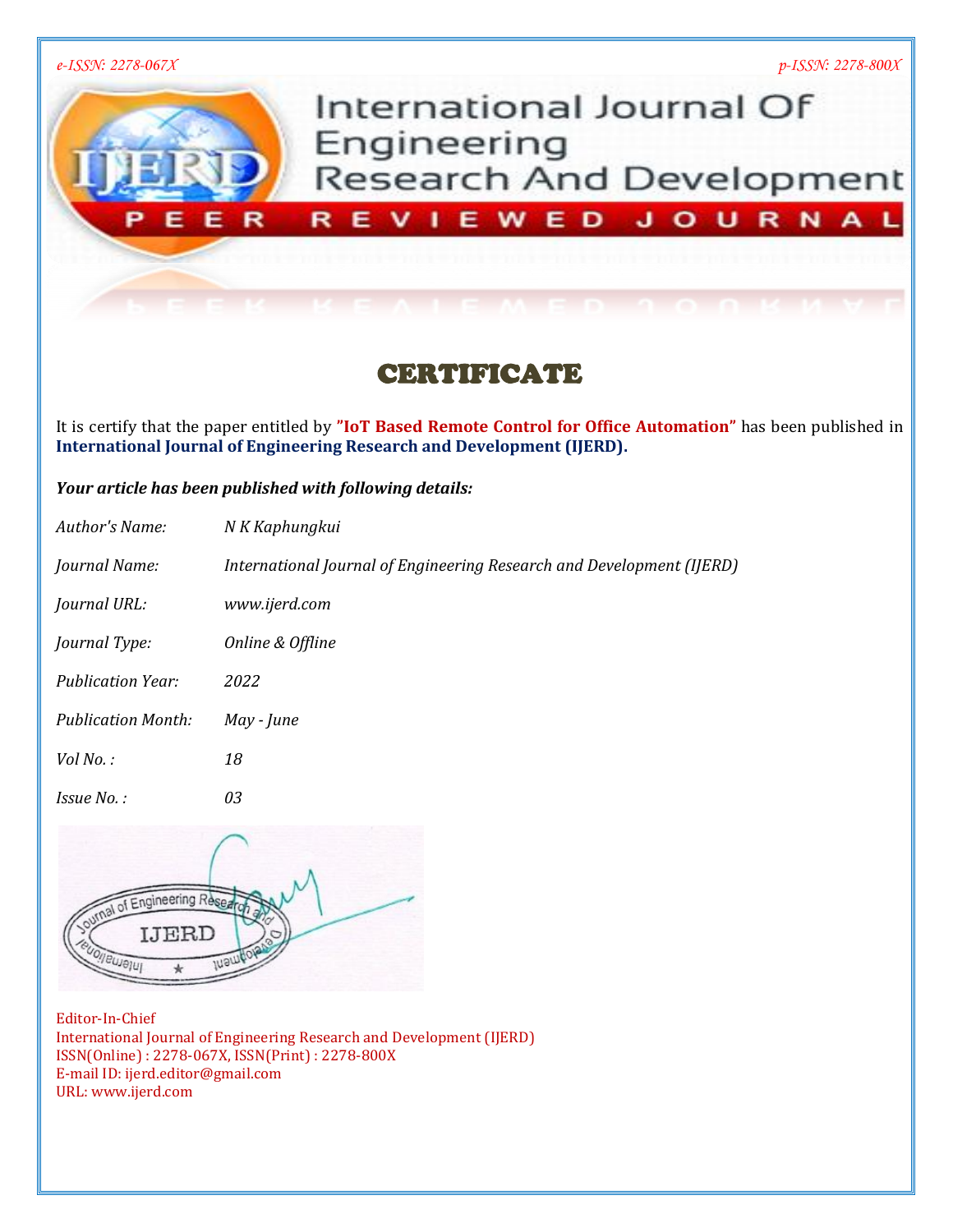

# CERTIFICATE

It is certify that the paper entitled by **"IoT Based Remote Control for Office Automation"** has been published in **International Journal of Engineering Research and Development (IJERD).**

## *Your article has been published with following details:*

| Author's Name:            | Parag Das                                                             |
|---------------------------|-----------------------------------------------------------------------|
| Journal Name:             | International Journal of Engineering Research and Development (IJERD) |
| <i>Journal URL:</i>       | www.ijerd.com                                                         |
| Journal Type:             | Online & Offline                                                      |
| <b>Publication Year:</b>  | 2022                                                                  |
| <b>Publication Month:</b> | May - June                                                            |
| $Vol$ No.:                | 18                                                                    |
| <i>Issue No.:</i>         | 03                                                                    |

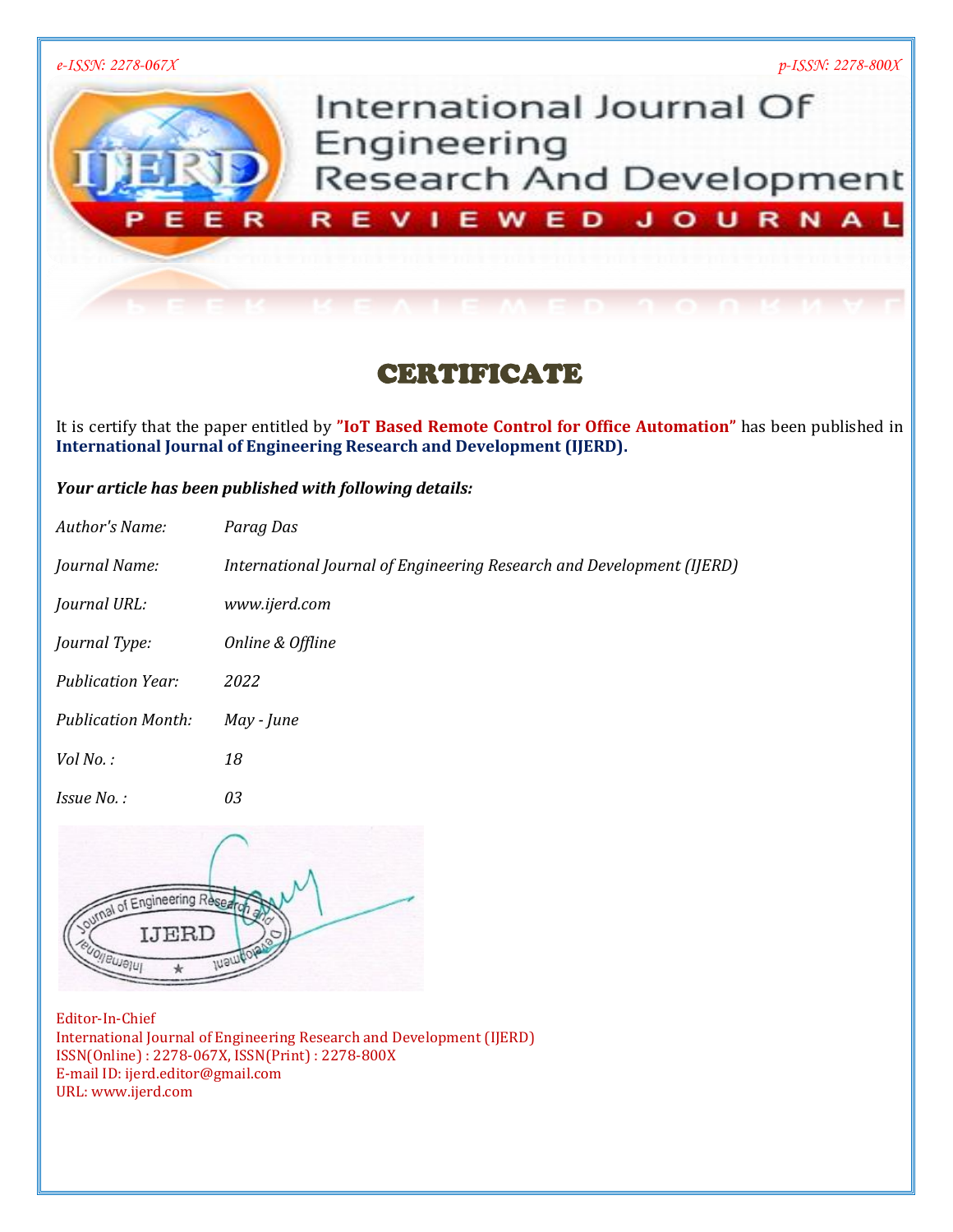

# CERTIFICATE

It is certify that the paper entitled by **"IoT Based Remote Control for Office Automation"** has been published in **International Journal of Engineering Research and Development (IJERD).**

## *Your article has been published with following details:*

| Author's Name:            | Manjit Baruah                                                         |
|---------------------------|-----------------------------------------------------------------------|
| Journal Name:             | International Journal of Engineering Research and Development (IJERD) |
| <i>Journal URL:</i>       | www.ijerd.com                                                         |
| <i>Journal Type:</i>      | Online & Offline                                                      |
| <b>Publication Year:</b>  | 2022                                                                  |
| <b>Publication Month:</b> | May - June                                                            |
| $Vol$ No.:                | 18                                                                    |
| <i>Issue No.:</i>         | 03                                                                    |